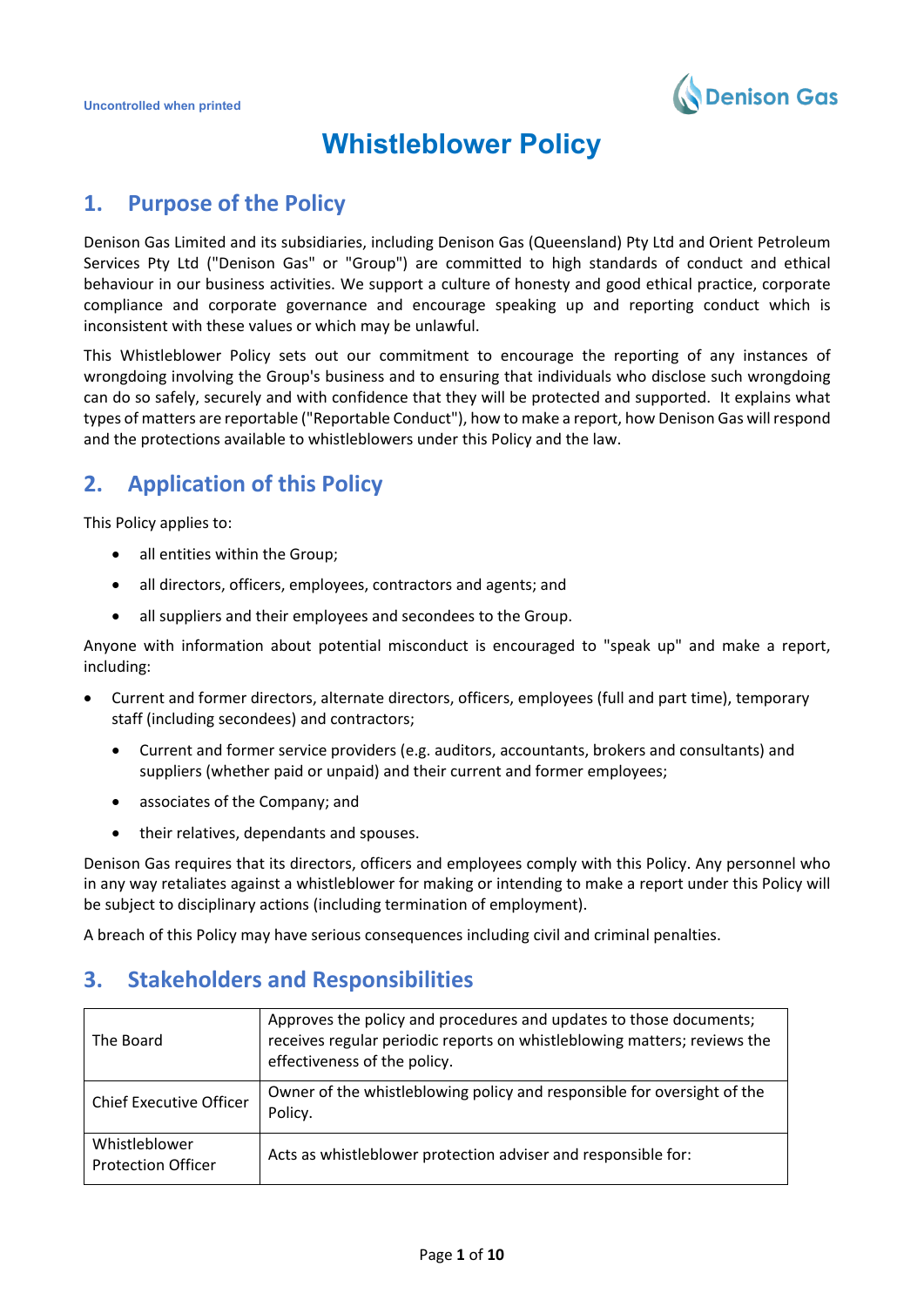

|                   | $\bullet$                                                           | periodically reviewing and updating the Policy, processes and<br>procedures and for implementing the Policy and any changes; |
|-------------------|---------------------------------------------------------------------|------------------------------------------------------------------------------------------------------------------------------|
|                   | $\bullet$                                                           | ensuring the integrity of the reporting mechanism;                                                                           |
|                   | $\bullet$                                                           | progressing reports and ensuring timely investigations and<br>responses; and                                                 |
|                   | $\bullet$                                                           | monitoring and periodic reporting to the CEO and the Board on<br>the<br>whistleblowing policy.                               |
| HR Representative | Supporting training, education and communications about the policy. |                                                                                                                              |

The Whistleblower Protection Officer shall:

- provide information and assistance to whistleblowers or people considering reporting;
- review and provide guidance to investigators on practical steps to protect whistleblowers from detriment; and
- escalate matters as appropriate to the Chief Executive Officer and the Board.

## **4. What is Reportable Conduct?**

Reportable Conduct is any suspected or actual misconduct, improper state of affairs or circumstances in relation to Denison Gas and its business activities. Examples of Reportable Conduct include:

- a. practices or behaviours which are dishonest, fraudulent or corrupt, including bribery;
- b. illegal activities such as theft, violence, harassment or intimidation, criminal damage to property;
- c. behaviour which is unethical or in violation of the Company's policies such as dishonestly altering company records or data, adopting questionable accounting practices or wilfully breaching the Company's Code of Conduct or other policies or procedures;
- d. actions to conceal Reportable Conduct;
- e. conduct which is potentially damaging to the Company, a Company employee or a third party, such as being under the influence of drugs or alcohol and other instances which may lead to unsafe work practices, environmental damage, health risks or abuse of the Company's property or resources;
- f. conflicts of interest, including those relating to outside business interests, relationships, improper payments and donations;
- g. concerns that relate to matters which represent a danger to the public or the financial system, even if it does not involve a breach of a particular law;
- h. conduct which involves harassment, discrimination, victimisation or bullying, other than personal work-related grievances;
- i. information about Denison Gas and its employees or officers which indicates conduct or alleged conduct which constitutes an offence against or contravenes corporate and financial services laws<sup>[1](#page-1-0)</sup>

<span id="page-1-0"></span><sup>1</sup> *Corporations Act; Australian Securities and Investments Commission Act 2001, Banking Act 1959; Financial Sector (Collection of Data) Act 2001; Insurance Act 1973; Life Insurance Act 1995; National Consumer Credit Protection Act 2009; SIS Act and instruments made under these Acts.*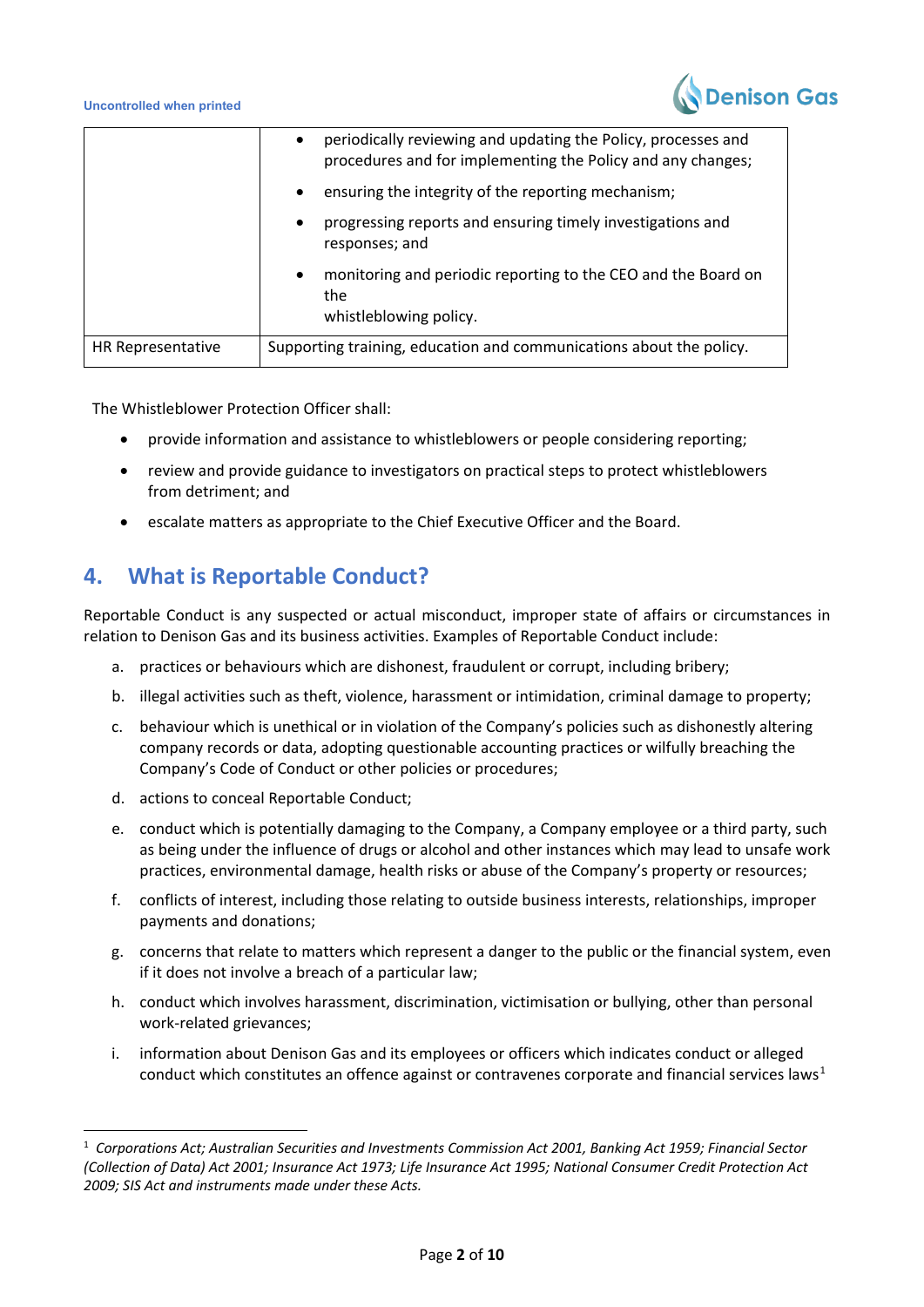

or would result in an offence punishable by 12 months or more imprisonment under any Commonwealth law;

- j. behaviour which involves any other kind of misconduct, including negligence, breaches of trust and breaches of duty, or an improper state of affairs or circumstances; and
- k. conduct which is prescribed by regulation.

In some cases, Reportable Conduct will also be protected by the laws such as the *Corporations Act 2001* (Cth), the *Taxation Administration Act* (Cth) and the *Fair Work Act 2009* (Cth). For example, reports in respect of "disclosable matters" under the *Corporations Law* - see a, b, g, i, j and k above - will qualify for protection under that law. Other reports will not be protected by the *Corporations Law* but will be protected under this Policy and may be protected under other laws. More information on statutory protections is available below in section 9.

Potential misconduct generally does not include personal work-related grievances which are matters with a personal implication such as interpersonal conflicts, promotion decisions and disciplinary actions. Personal work-related grievances can be raised with your manager or the Group's HR representative in the first instance.

A grievance which involves Reportable Conduct will be treated as a matter under this Policy and may also qualify for legal protection.

## **5. When should I make a report?**

Denison Gas encourages anyone to make a report if there are reasonable grounds to suspect that Reportable Conduct has occurred - it does not have to involve a breach or contravention of any law.

A person who makes a report may qualify for protection even if their disclosure turns out to be incorrect.

Employees have a duty to report if they are aware of Reportable Conduct so that the Company can take appropriate steps to deter future misconduct. As Reportable Conduct can impact the long term sustainability and reputation the Group, failure to report Reportable Conduct will be treated as a serious disciplinary matter.

Similarly, a false report of Reportable Conduct could significantly affect the Company's reputation and the reputations of officers and other staff members, with the potential for wasted time and effort. Accordingly, any deliberately false reporting of a Reportable Conduct, whether under this Policy or otherwise, will also be treated as a serious disciplinary matter.

# **6. Advice and Information**

Anyone considering making a report or wanting advice about this Policy and the protections available for whistleblowers can approach the Group's General Counsel or the Group's HR Representative. This includes:

- support that Denison Gas can take to protect against retaliation and for well-being;
- the escalation process if concerns have not been responded to in accordance with this policy or where retaliation or detriment has occurred; and
- further sources of information about the protections available to whistleblowers under the law.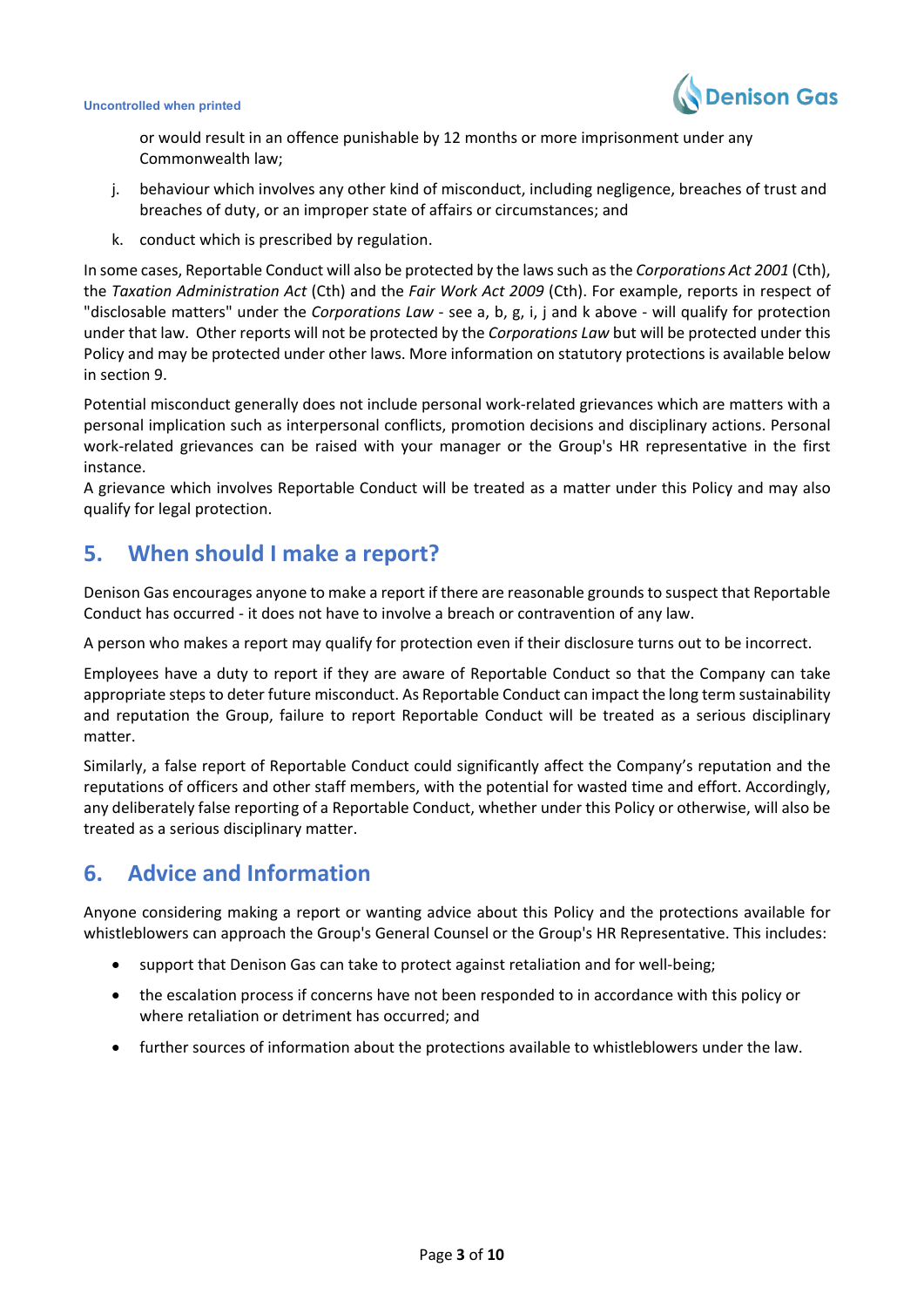

# **7. Who Can I Make a Report To?**

Denison Gas would like to identify and address any wrongdoing as early as possible. To ensure appropriate escalation and timely investigation, Reportable Matters can be reported to any of the following authorised individuals:

- Whistleblower Protection Officer;
- HR Representative;
- Any company secretary;
- The Chief Executive Officer;
- The Chief Operating Officer; or
- Any Director of the Company's Board.

Reports can also be made, either anonymously or disclosing your identity:

**By email** - whistleblower@denisongas.com.au

**By letter** addressed as follows:

 STRICTLY PRIVATE AND CONFIDENTIAL - TO BE OPENED BY ADDRESSEE ONLY Attention: Whistleblower Protection Officer c/- PO Box 1240 Chatswood NSW 2057

#### **Reports to External Parties**

Additionally, a discloser can make a report directly to the following external people or bodies:

- The Company's external auditor;
- ASIC;
- APRA;
- A lawyer (to obtain advice or representation); or
- A relevantly prescribed Commonwealth authority.

### **8. What Information do I Need to Provide in my Report?**

Denison Gas encourages a report to include all available information about the Reportable Conduct in order to provide a reasonable basis for investigation wherever possible. This may include any known details about the event(s) underlying the report, such as:

- Date;
- Time;
- Location;
- Name of the person(s) involved;
- Possible witnesses to the events;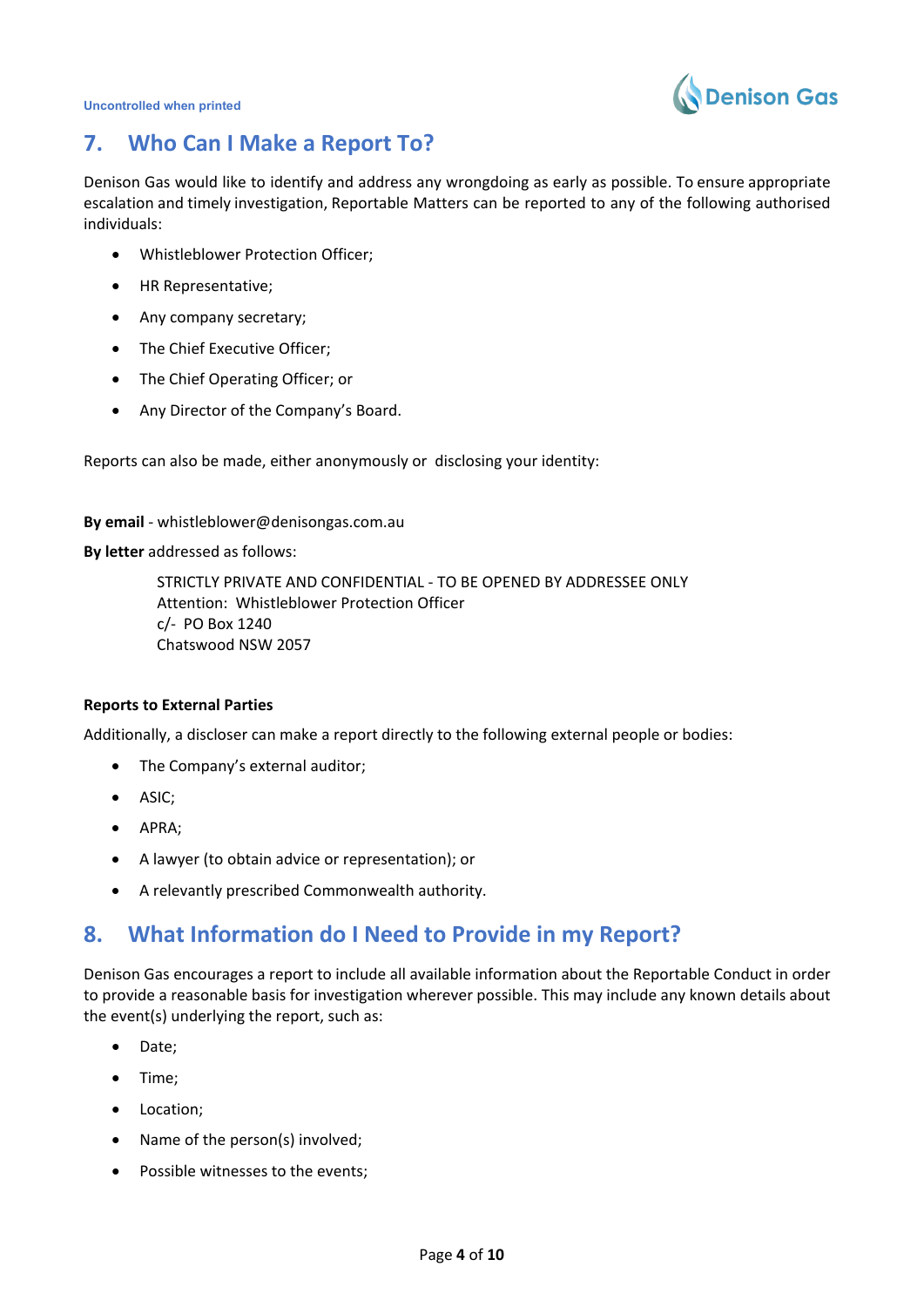

- Other evidence of the events (e.g. documents, emails); and
- Any other relevant information including occurrences after the Reportable Conduct.

You should also tell us about steps you have taken previously to report the matter elsewhere or resolve the concern.

### **9. Protection of Whistleblowers**

The Company is committed to ensuring confidentiality in respect of all matters raised under this Policy, and that those who make a report are treated fairly and do not suffer detriment. The protections offered include the following:

#### **9.1 Protection against detriment**

You will be protected under this policy when you make a disclosure of a Reportable Conduct even if the investigations rules that your concern was not substantiated or if a determination was not possible.

No person may cause detriment to someone else, or threaten detriment, because they believe that the person has or will make a report. Detrimental treatment includes dismissal, demotion, harassment, discrimination, disciplinary action, bias, threats or other unfavourable treatment.

If you are subjected to detrimental treatment as a result of making a report under this Policy, you should inform one of the authorised parties listed in clause 7. You may also seek independent legal advice or contact regulatory bodies such as ASIC, APRA or the ATO.

#### **9.2 Protection of your identity and confidentiality**

Denison Gas will look to protect the identity of anyone who reports a concern.

A reporter's identity and their status as a whistleblower (and any information that Denison Gas has as a result of the report which could be used to identify the reporter) will only be disclosed if you consent to that disclosure or where the disclosure is required by law such as when the concern is reported to a regulator.

If Denison Gas needs to investigate a report, it may disclose your identity to legal practitioners (in order to take legal advice) and investigators who have a need to know. In all instances, Denison Gas will take reasonable steps to reduce this risk including obtaining appropriate undertakings from those parties. All files and documents created from an investigation will be retained securely by the General Counsel.

Denison Gas wants to assure whistleblowers that it views a release of information in breach of this Policy as a serious matter and will deal with any breaches under the Company's disciplinary procedures.

#### **9.3 Statutory protections**

All reports of Reportable Conduct are protected under this Policy. However, only certain kinds of reports are protected by law - see Attachment 1 to this Policy.

#### **9.4 Other Protections Available**

Other protections may be available in response to the specific report and the circumstances, including:

- monitoring and managing the behaviour of other employees;
- relocation of personnel to a different office;
- offering a leave of absence or flexible workplace arrangements while a matter is investigated;
- access to counselling or other support services;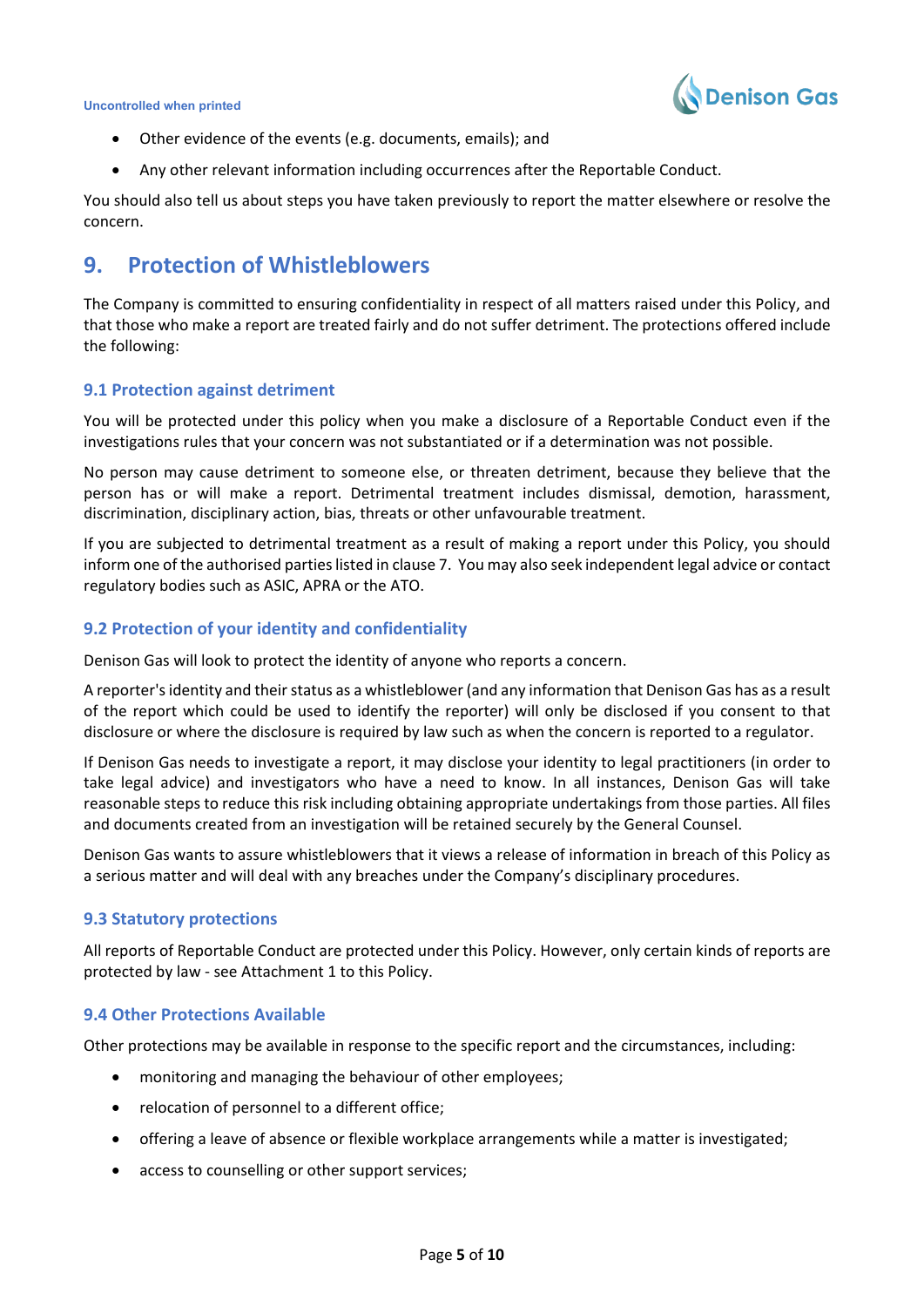

rectifying detriment that has been suffered.

### **10. Investigation of Reportable Conduct**

Denison Gas is committed to ensuring that all matters reported under this Policy are investigated fairly and confidentially and in a timely manner. All Denison Gas directors, officers and employees and other personnel must cooperate fully with any investigations.

#### **10.1 Purpose of the Investigation**

The purpose of the investigation is to gather all relevant information about the allegations raised in the report, including information which may be provided by a person identified in the report. The appropriateness of doing so will be considered especially if it places the reporter or another person in a vulnerable position. Denison Gas may appoint others to assist with the investigation of a report, including external legal advisers and investigators.

#### **10.2 Investigation Process**

After receiving a report, an acknowledgement of receipt will be provided as soon as possible and in any event, within 3 business days of receipt, where the reporter's identity and contact details have been provided.

Where a report is submitted anonymously, the Company will conduct the investigation and its enquiries based on the information provided to it. The investigation may be limited by that circumstance and it may be difficult to offer the same level of practical support or protection if Denison Gas does not know the identity of the whistleblower.

Denison Gas will conduct a review as soon as possible after receipt of a report to determine what action is necessary, including whether to investigate. Denison Gas will also consider whether a report qualifies for specific protections and whether a formal, in-depth investigation is required. Investigations will be completed promptly and fairly by an authorised, impartial investigator who is independent of the business area concerned, and any person who is the subject of the Reportable Conduct. The investigator will prepare a written report setting out key findings and areas for improvement.

Where a person is being investigated, the details of the report involving them will be communicated to them (to the extent permitted by law) to provide an opportunity for a response.

If it is appropriate to do so, the Whistleblower Protection Officer or investigator will discuss the investigation procedure with you. However, this may not occur if doing so could prejudice the investigation, place another person's well-being at risk, or put a person at risk of harassment or intimidation.

#### **10.3 How long will the investigation take?**

The investigation process will vary depending on the nature of the Reportable Conduct and the amount of information provided. Denison Gas will provide regular updates where possible during the key stages of any investigation - the frequency and timeframe may vary depending on the nature of the report.

If there is insufficient information to warrant further investigation, or the initial investigation immediately identifies there is no case to answer, the investigator will notify you at the earliest possible opportunity.

#### **10.4 How will I receive feedback on my investigation?**

The Whistleblower Protection Officer will tell you the outcome of the investigation if appropriate and permitted by law. Potential outcomes include:

• Your concern was substantiated, and appropriate action has been taken;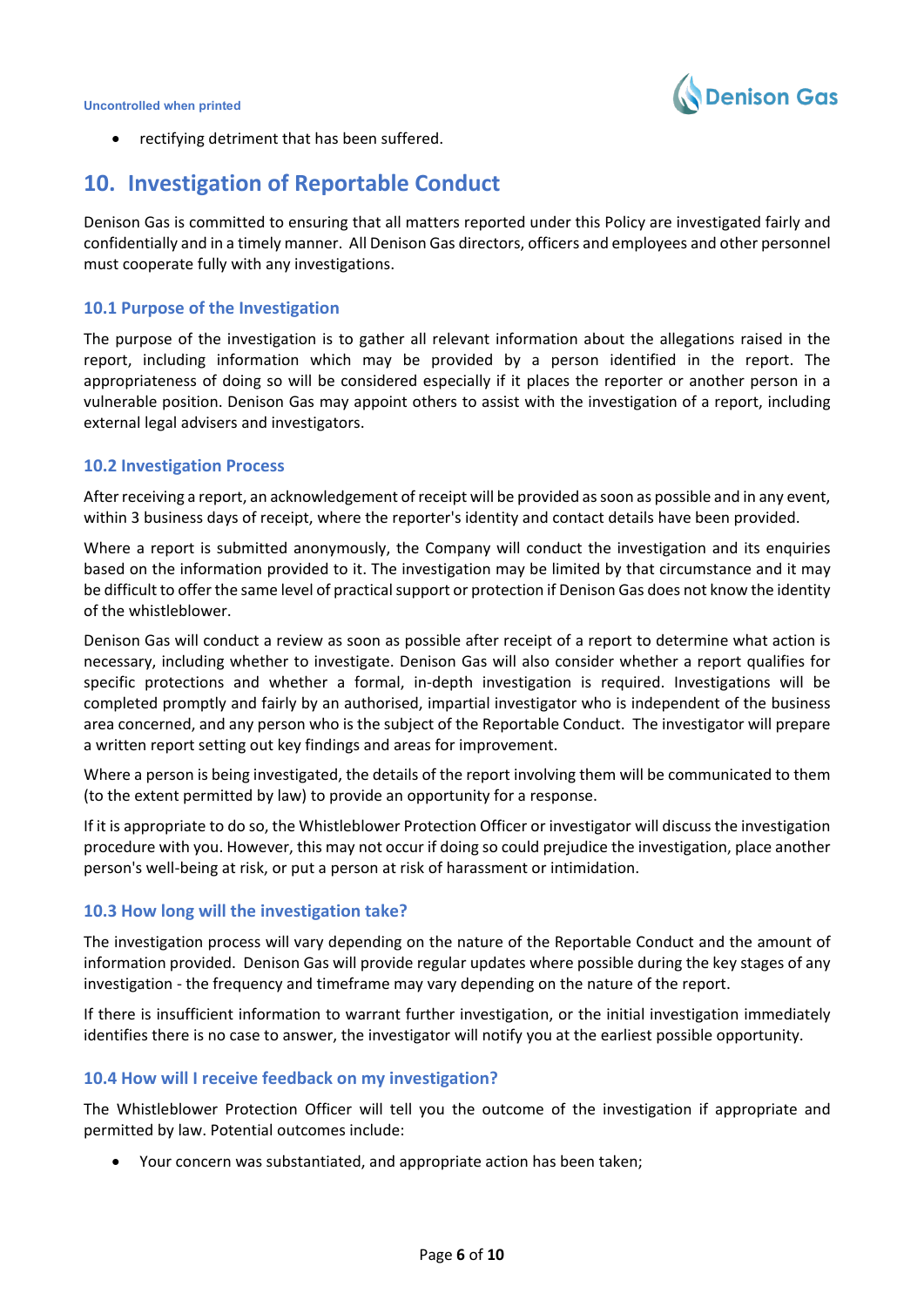

- Your concern was not substantiated, and no further action will be taken unless further evidence becomes available;
- A determination was not possible, and no further action will be taken unless further evidence becomes available; and
- You may be provided with further feedback, subject to the privacy and confidentiality rights of any individual under investigation and any other confidentiality requirements.

#### **10.5 What happens if the concern is substantiated?**

Where an investigation substantiates the report, the Company will consider whether changes to internal processes and systems are required to reduce the likelihood of the Reportable Conduct happening again.

Where a person is found to have engaged in misconduct, the matter will be dealt with under the Company's disciplinary procedures. This may result in disciplinary action, including dismissal.

Criminal matters will be reported to the police or other appropriate regulatory authorities and will also notify the Board of the outcome of the investigation.

### **11. What if I am not satisfied?**

If you believe that your report was not dealt with according to this Policy, or are dissatisfied with the investigation outcome, then you may escalate the matter to the Chair of the Board or to an external party.

Denison Gas is not obliged to re-open investigations where it finds that the investigation was conducted properly, or if new information is either not available or would not change the findings of the investigation.

### **12. Reporting procedures**

The Whistleblower Protection Officer will report to the Company's Board on the number and type of Whistleblower incident reports. These reports will be made on a 'no names' basis, maintaining the confidentiality of matters raised under this Policy.

The Company's Board will receive copies of all Whistleblower reports from the Whistleblower Protection Officer (with identifying details redacted). In addition, serious or material Reportable Conduct will be considered by the Whistleblower Protection Officer for immediate referral to the Chair of the Board.

### **13. Further Information**

#### **13.1 Availability**

This Policy will be:

- made available on Denison Gas's website https://denisongas.com.au/corporate-governance/; and
- included in employee induction information packs and training for new starters.

#### **13.2 Training**

Denison Gas will provide annual training on this Policy to all personnel for awareness and specific training:

- to managers on how to effectively deal with reports; and
- to personnel with specific responsibilities under the policy.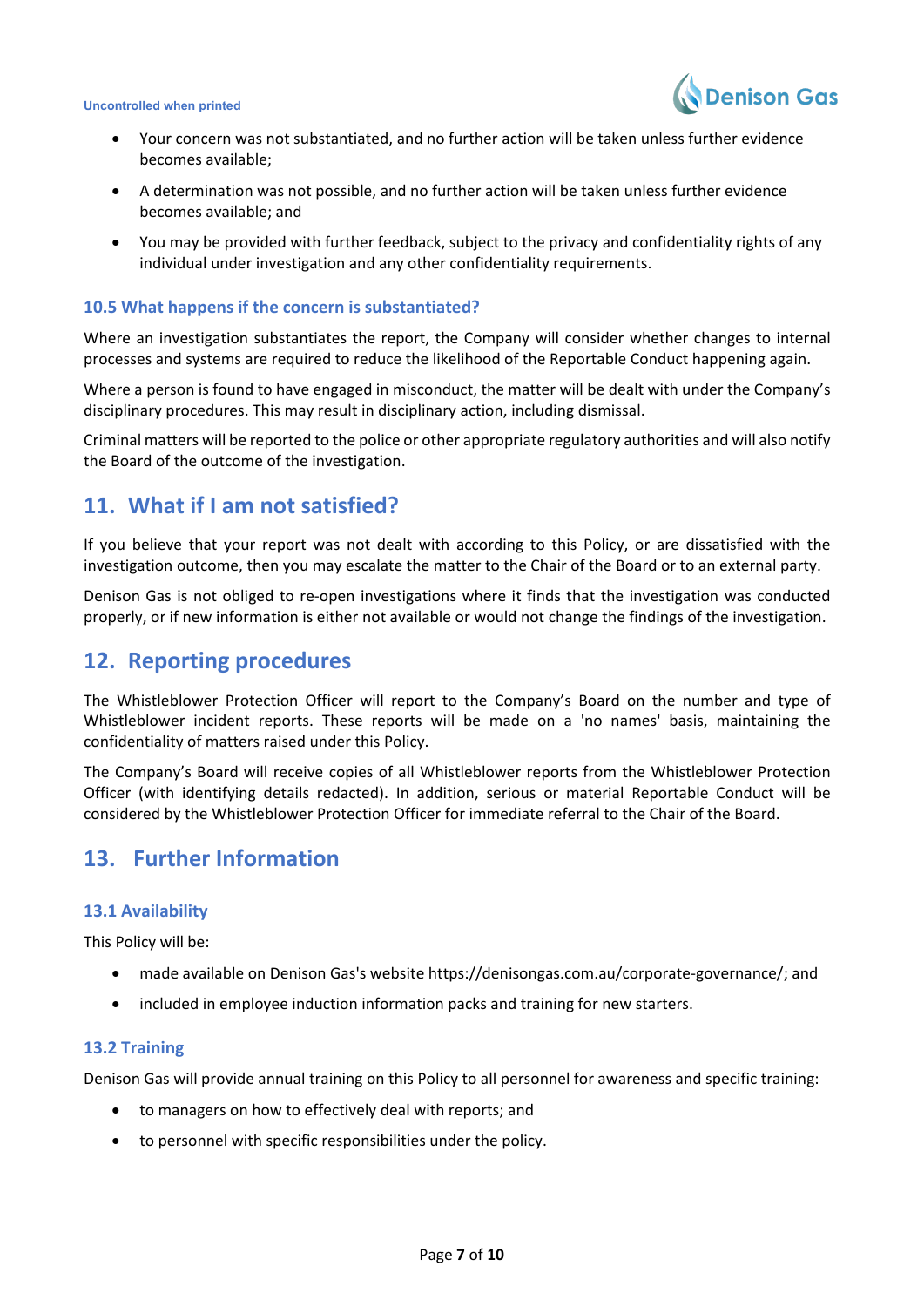



#### **13.3 Monitoring and Review of this Policy**

The Whistleblower Protection Officer will monitor key indicators to measure the effectiveness of this Policy and its associated processes.

The Chief Executive Officer will review the effectiveness of this Policy, including key protections and support to disclosers, on an annual basis. Amendments to this Policy require approval from the Chief Executive Officer and the Company's Board.

Any questions about this Policy should be directed to the Whistleblower Protection Officer.

| <b>VER*</b> | <b>Approved By</b> | <b>Approval Date</b> |
|-------------|--------------------|----------------------|
| 1           | The HR             | 09/02/22             |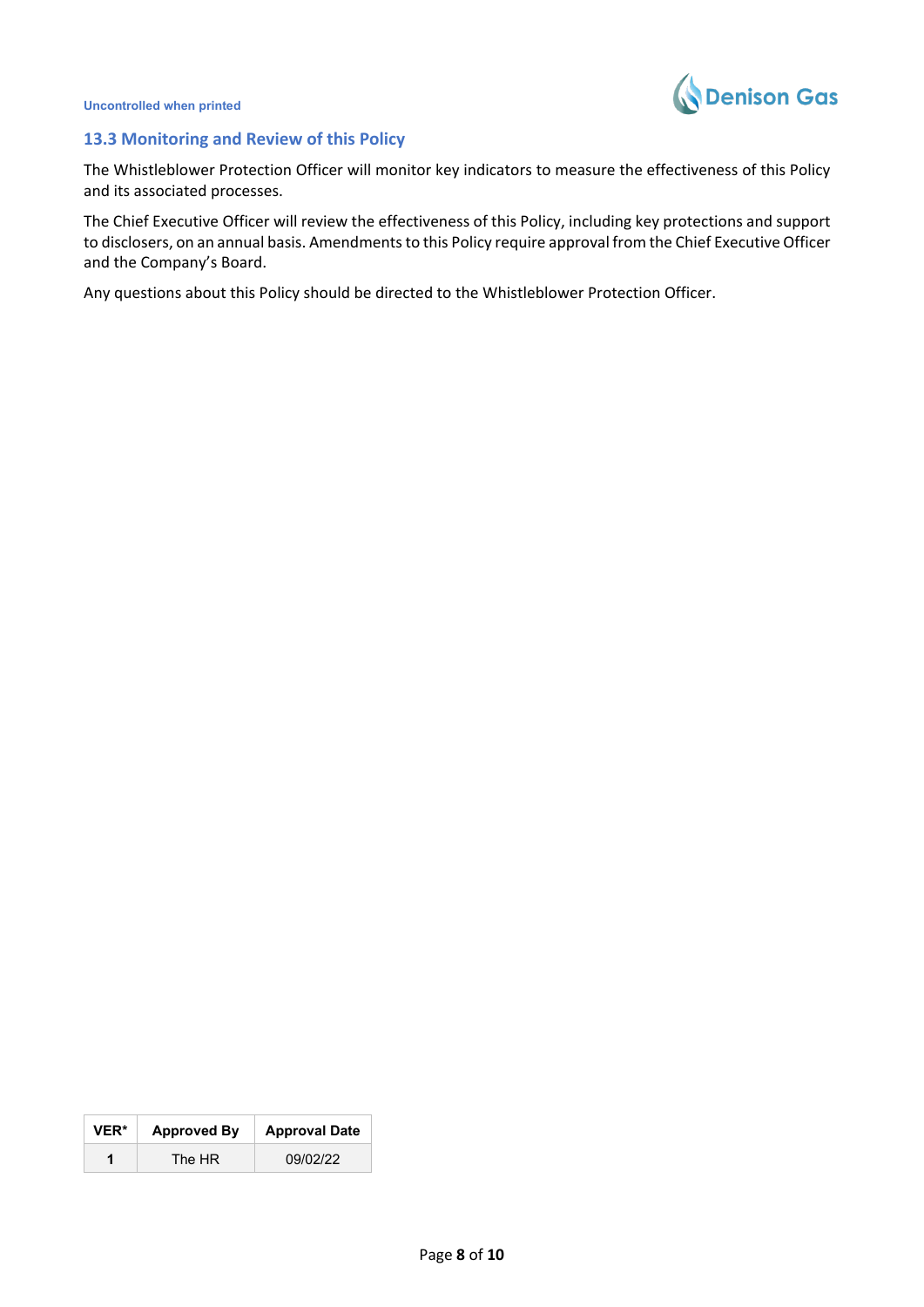

### **ATTACHMENT 1 - Referred to in clause 9.3 of this Policy**

#### **A. Protections under** *Corporations Act*

With respect to the Company, the *Corporations Act 2001* (Cth) (Corporations Act) affords protection to a Whistleblower's disclosure provided that they:

- are an individual (related to the Company as described in section 2 of this Policy);
- have reasonable grounds to suspect that the information that they are reporting concerns misconduct or an improper state of affairs relating to the Company (which would include most forms of Reportable Conduct under this Policy);
- make the disclosure to:
	- ASIC, APRA or another Commonwealth body prescribed by regulation;
	- an Executive or a Director or Secretary;
	- an auditor of the Company, or a member of an audit team conducting an audit; or
	- a legal practitioner for legal advice or representation concerning the operation of the statutory protections; and
	- a person designated to receive whistleblowing reports under this Policy.

Disclosures relating to a personal work-related grievance may still qualify for protection under this policy if:

- it includes information about misconduct that is accompanied by a personal work-related grievance;
- the Company breached employment or other laws punishable by imprisonment for a period of 12 months or more, engaged in conduct that represents a danger to the public, or the Reportable Conduct related to information that suggests misconduct beyond the discloser's personal circumstances;
- an individual suffers from or are threatened with detriment for disclosing Reportable Conduct; or
- an individual seeks legal advice or legal representation about the operation of the Whistleblower protections under the Corporations Act.

The Corporations Act also provides protections for public interest disclosures and emergency disclosures which meet specific requirements prescribed by the Corporations Act. The protections available under the Corporations Act apply to an individual who meets the requirements above include:

- the right to have their identity protected under the provisions of that legislation;
- a need for the Company to take reasonable steps to reduce the risk the individual is identified as part of any process conducted under this Policy;
- the right to be protected from civil, criminal or administrative liability (including disciplinary action) from making the disclosure, from contractual or other remedies based on the disclosure, and from the admissibility of the information provided in evidence against the person in each case under the provisions of that legislation;
- the right to be protected from detrimental treatment or victimisation;
- the right to compensation and other remedies; and
- the right not to be required to disclose their identity before any court or tribunal.